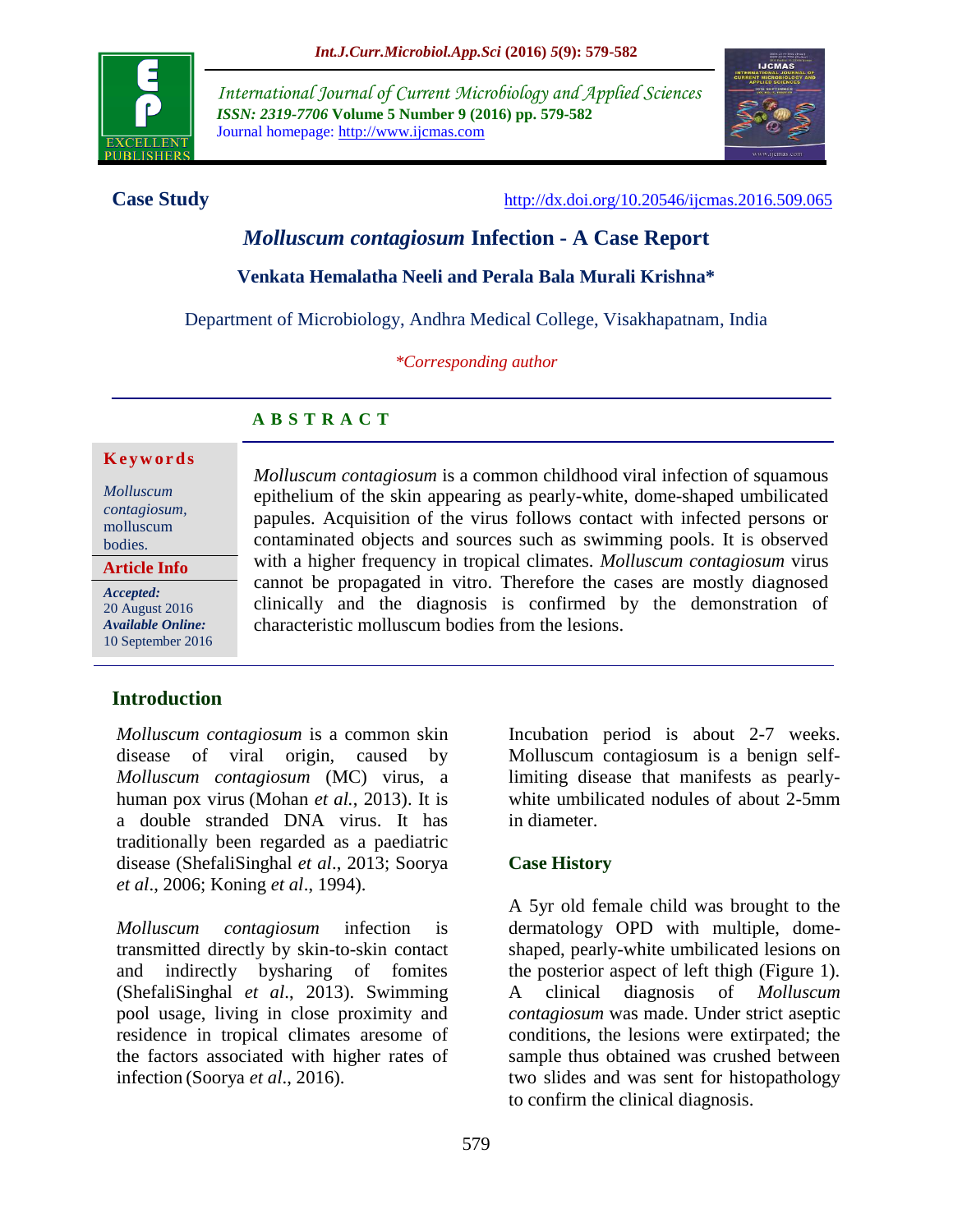The crushed smear was then fixed in methanol. After fixation, smears were stained with Haematoxylin and Eosin, Papanicolaou and May-Grunwald Giemsa stains. Characteristic molluscum bodies, also known as Henderson Patterson bodies were demonstrated by all the three staining techniques (Figures 2, 3 & 4).

Under high-power magnification, they appeared as ovoid, deeply staining bodies

with a hyaline, homogenous structure surrounded by a membrane.

#### **Results and Discussion**

Molluscum bodies are the largest known inclusion bodies measuring about 30-35 microns in diameter. They are virus transformed keratinocytes composed of large numbers of virus particles embedded in a protein matrix.



#### **Fig.1** Pearly white umbilicated lesions

**Fig.2** Haematoxylin& eosin staining demonstrating the characteristic molluscum bodies (40X)

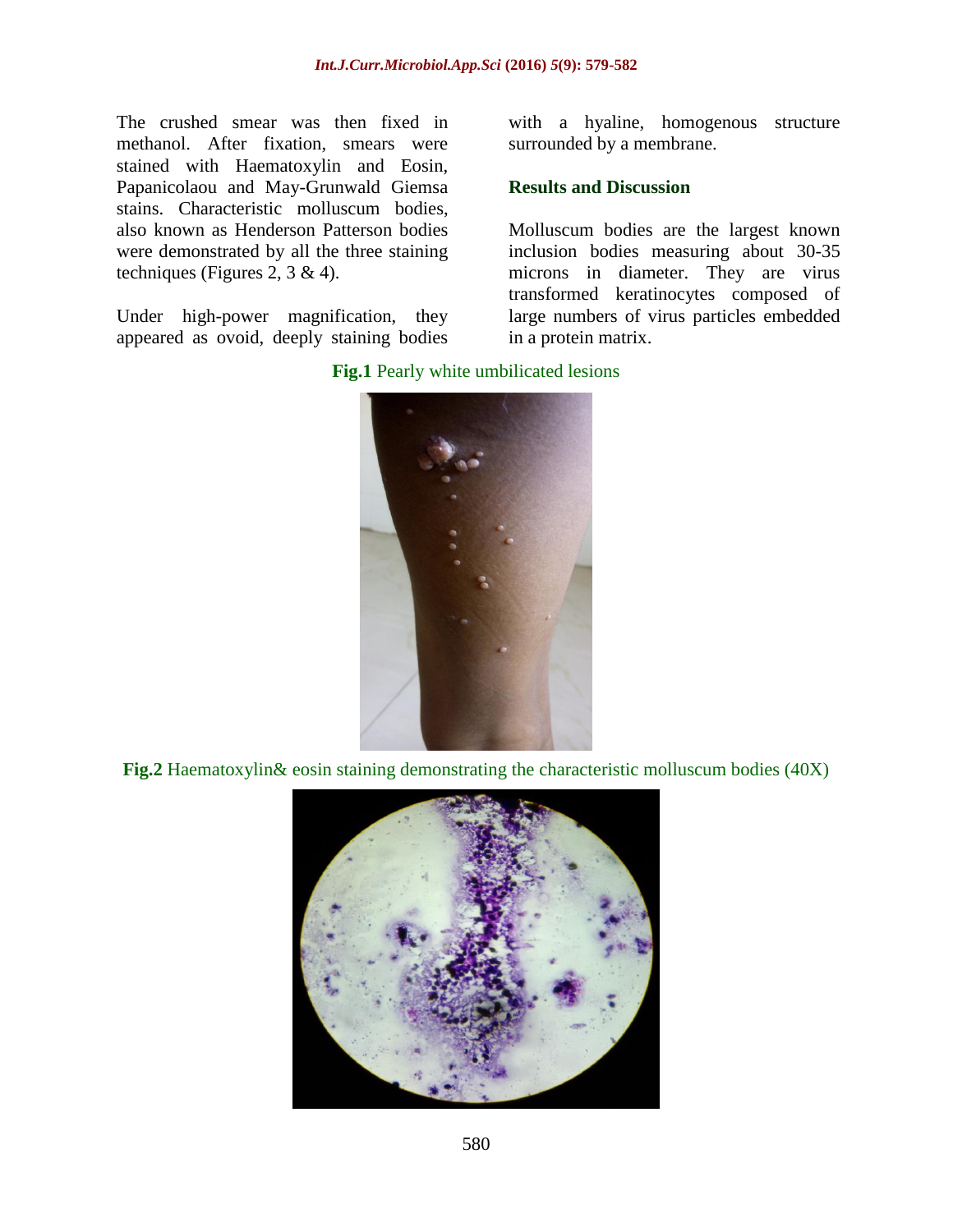**Fig.3** Papanicolau staining demonstrating the characteristic molluscum bodies (40X)



**Fig.4** May-Grunwald Giemsa staining demonstrating the characteristic molluscum bodies (40X)



In conclusion, *Molluscum contagiosum* virus cannot be propagated in vitro. The cases are mostly diagnosed clinically and the diagnosis is confirmed by the demonstration of characteristic molluscum bodies from the lesions.

## **References**

Koning, S., M.A. Bruijnzeels, L.W.A. Van Suijlekom-Smit, J.C. 1994. Van Der Wouden. Molluscum contagiosum in